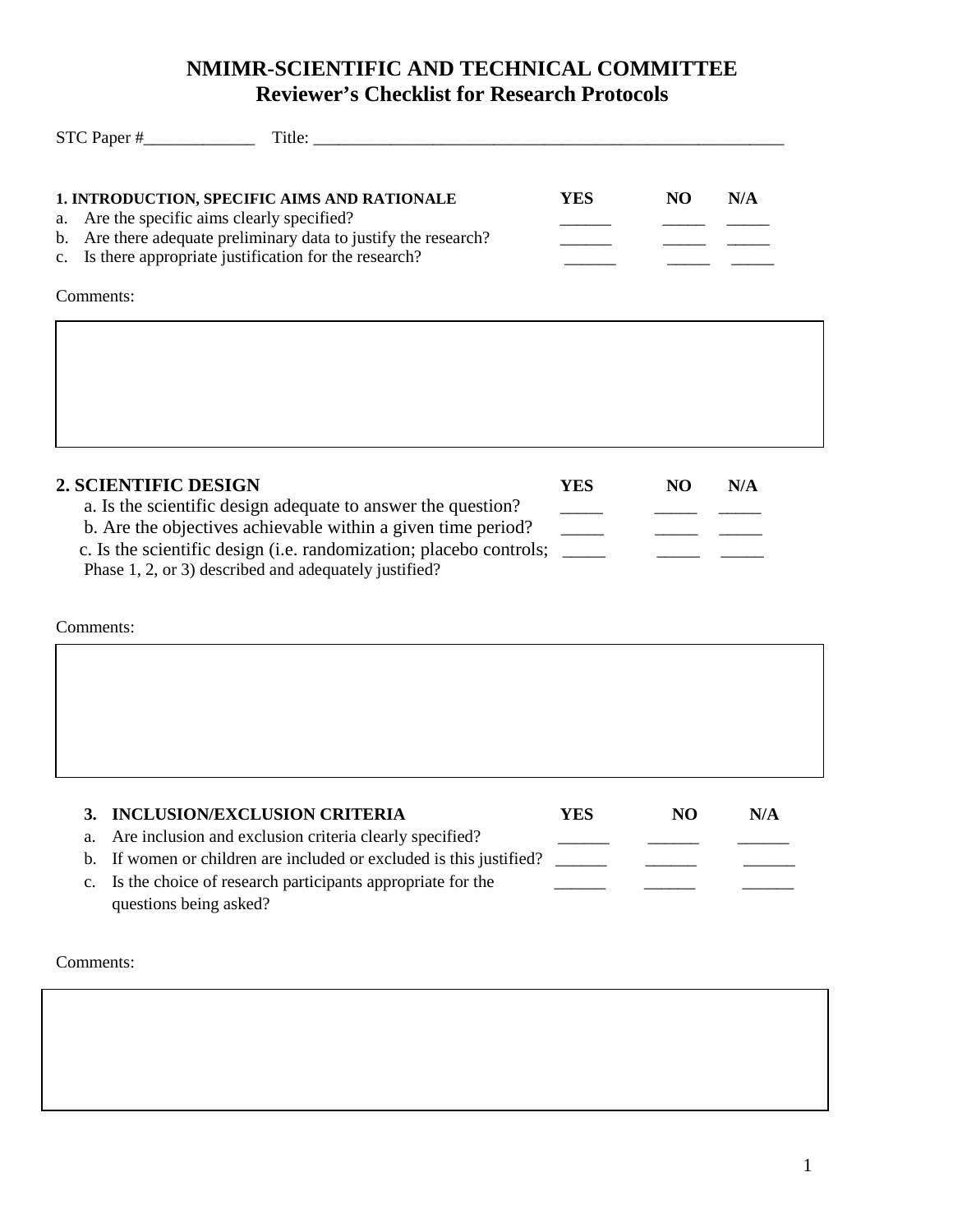| <b>4. RECRUITEMENT OF PARTICIPANTS</b>                                         | YES | NO | N/A |  |
|--------------------------------------------------------------------------------|-----|----|-----|--|
| a. Are the methods for recruiting potential participants well defined?         |     |    |     |  |
| b. Are the location and timing of the recruitment process acceptable?          |     |    |     |  |
| c. Is the individual performing the recruitment appropriate for the process?   |     |    |     |  |
| d. Are all recruitment materials submitted and appropriate?                    |     |    |     |  |
| e. Are there acceptable methods for screening participants before recruitment? |     |    |     |  |

Comments:

| 5. RESEARCH PROCEDURES                                                                                                                                                                                                                                                                                                          | YES | NO | N/A |
|---------------------------------------------------------------------------------------------------------------------------------------------------------------------------------------------------------------------------------------------------------------------------------------------------------------------------------|-----|----|-----|
| a. Are the rationale and study procedures accurately described and acceptable?<br>b. Is there a clear differentiation between research procedure and standard of care?<br>c. Are the individuals performing the procedures appropriately trained?<br>d. Are there adequate plans to inform participants about research results? |     |    |     |
|                                                                                                                                                                                                                                                                                                                                 |     |    |     |

## **Comments:**

| 6. DRUG, BIOLOGIC AND DEVICES                                    | YES | NO | N/A |
|------------------------------------------------------------------|-----|----|-----|
| a. Is the status of the drug described and appropriate           |     |    |     |
| (new use of a Ghana FDA-approved drug, or an FDA-approved        |     |    |     |
| drug within approved indications)?                               |     |    |     |
| b. Are the drug dosage and route of administration appropriate?  |     |    |     |
| c. Are the drug or device safety and efficacy data sufficient to |     |    |     |
| warrant the proposed phase of testing?                           |     |    |     |
| d. Is the significant risk or non-significant risk status of the |     |    |     |
| devised described and appropriate?                               |     |    |     |

## **Comments:**